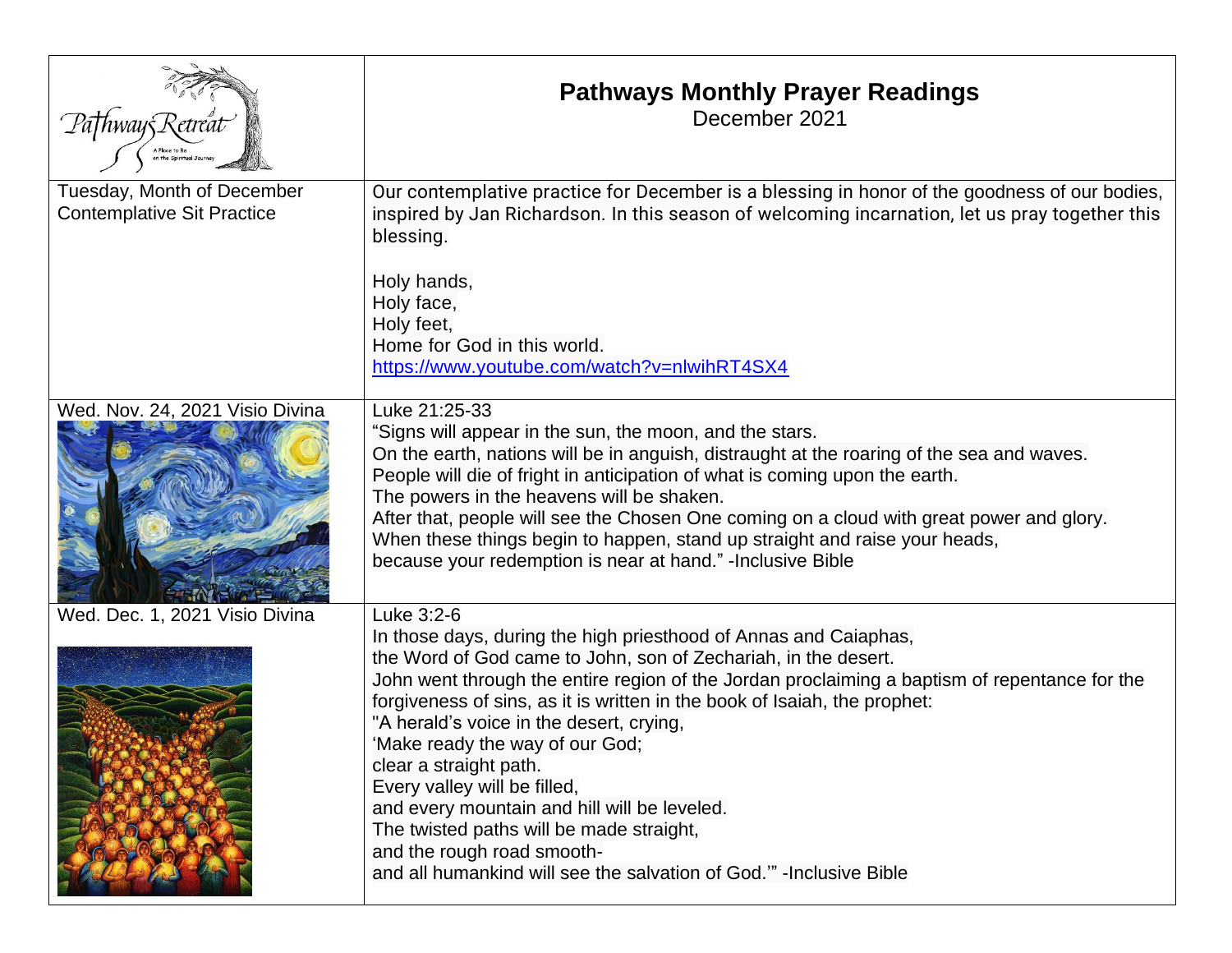| Thur. Dec. 2, 2021                            | Luke 1:68-70                                                                                                                                                                                                                                                                                                                                                                                                                                                                                                                                                  |
|-----------------------------------------------|---------------------------------------------------------------------------------------------------------------------------------------------------------------------------------------------------------------------------------------------------------------------------------------------------------------------------------------------------------------------------------------------------------------------------------------------------------------------------------------------------------------------------------------------------------------|
| <b>Centering Prayer</b>                       | Blessed are you,                                                                                                                                                                                                                                                                                                                                                                                                                                                                                                                                              |
|                                               | the Most High God of Israel-                                                                                                                                                                                                                                                                                                                                                                                                                                                                                                                                  |
|                                               | For you have visited and redeemed your people.                                                                                                                                                                                                                                                                                                                                                                                                                                                                                                                |
|                                               | You have raised up a mighty savior for us                                                                                                                                                                                                                                                                                                                                                                                                                                                                                                                     |
|                                               | of the house of David                                                                                                                                                                                                                                                                                                                                                                                                                                                                                                                                         |
|                                               | as you promised through the mouths of your holy ones,                                                                                                                                                                                                                                                                                                                                                                                                                                                                                                         |
|                                               | the prophets of ancient times. - Inclusive Bible                                                                                                                                                                                                                                                                                                                                                                                                                                                                                                              |
| Wed. Dec. 8, 2021 Lectio Divina               | Luke 3: 15-16<br>As the people were filled with expectation,<br>and all were questioning in their hearts concerning John,<br>whether he might be the Messiah,<br>John answered all of them by saying,<br>"I baptize you with water; but one who is more powerful than I is coming;<br>I am not worthy to untie the thong of his sandals.<br>He will baptize you with the Holy Spirit and fire.                                                                                                                                                                |
| Thur. Dec. 9, 2021<br><b>Centering Prayer</b> | <b>Isaiah 12:2-6</b><br>You are my deliverer, O God!<br>I trust you and am no longer afraid-<br>You are my strength and my refuge.<br>You are my deliverer.<br>With joy you will draw water<br>from the wells of salvation.<br>And on that Day you will say:<br>Give thanks to YHWH,<br>invoke God's Holy Name!<br>Make known among all the people what YHWH has done.<br>Proclaim that God's Name is exalted.<br>Let this be known throughout the world.<br>Cry out, shout aloud<br>for the Holy One of Israel dwells among us in majesty! - Inclusive Bible |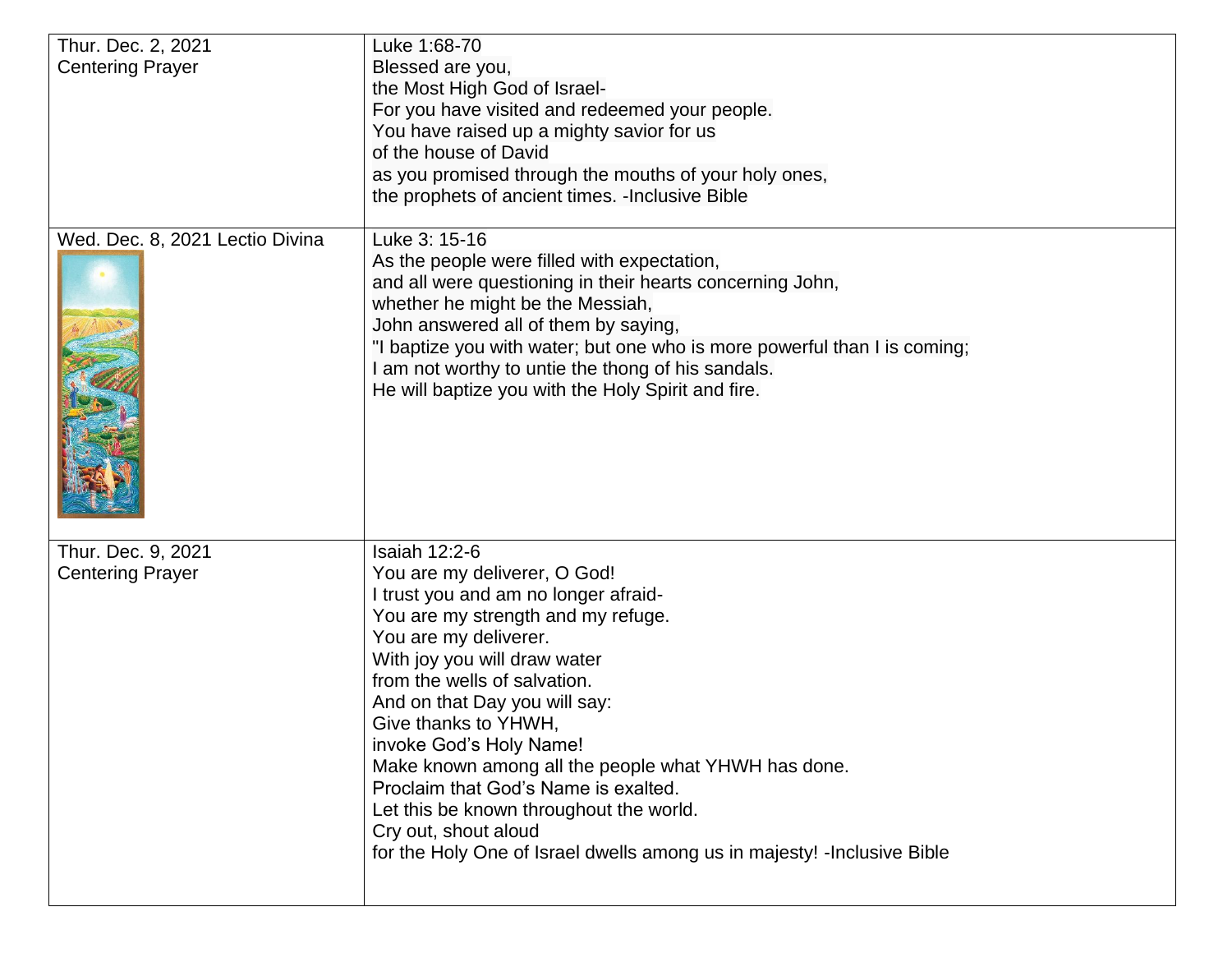| Wed. Dec. 15, 2021 Lectio<br><b>Janet McKenzie</b> | Luke 1:39-45<br>In those days Mary set out and went with haste to a Judean town in the hill country,<br>where she entered the house of Zechariah and greeted Elizabeth.<br>When Elizabeth heard Mary's greeting, the child leaped in her womb.<br>And Elizabeth was filled with the Holy Spirit<br>and exclaimed with a loud cry,<br>"Blessed are you among women, and blessed is the fruit of your womb.<br>And why has this happened to me, that the mother of my Lord comes to me?<br>For as soon as I heard the sound of your greeting, the child in my womb leaped for joy.<br>And blessed is she who believed that there would be a fulfillment of what was spoken to her by<br>the Lord." -Inclusive Bible<br>http://www.joanchittister.org/word-from-joan/tend-and-befriend<br>https://www.janetmckenzie.com/                                                      |
|----------------------------------------------------|----------------------------------------------------------------------------------------------------------------------------------------------------------------------------------------------------------------------------------------------------------------------------------------------------------------------------------------------------------------------------------------------------------------------------------------------------------------------------------------------------------------------------------------------------------------------------------------------------------------------------------------------------------------------------------------------------------------------------------------------------------------------------------------------------------------------------------------------------------------------------|
| Thur. Dec. 16, 2021                                | Luke 1:46-55<br>Mary said,<br>"My soul proclaims your greatness, O God,<br>and my spirit rejoices in you, my Savior,<br>For you have looked with favor upon your lowly servant<br>And from this day forward<br>all generations will call me blessed.<br>For you, the Almighty, have done great things for me, and holy is your Name.<br>Your mercy reaches from age to age<br>for those who fear you.<br>You have shown strength with your arm;<br>You have scattered the proud in their conceit;<br>You have deposed the mighty from their thrones<br>And raised the lowly to high places.<br>You have filled the hungry with good things,<br>While you have sent the rich away empty.<br>You have come to the aid of Israel your servant,<br>Mindful of your mercy-<br>the promise you made to our ancestors,<br>to Sarah and Abraham<br>and their descendants forever." |